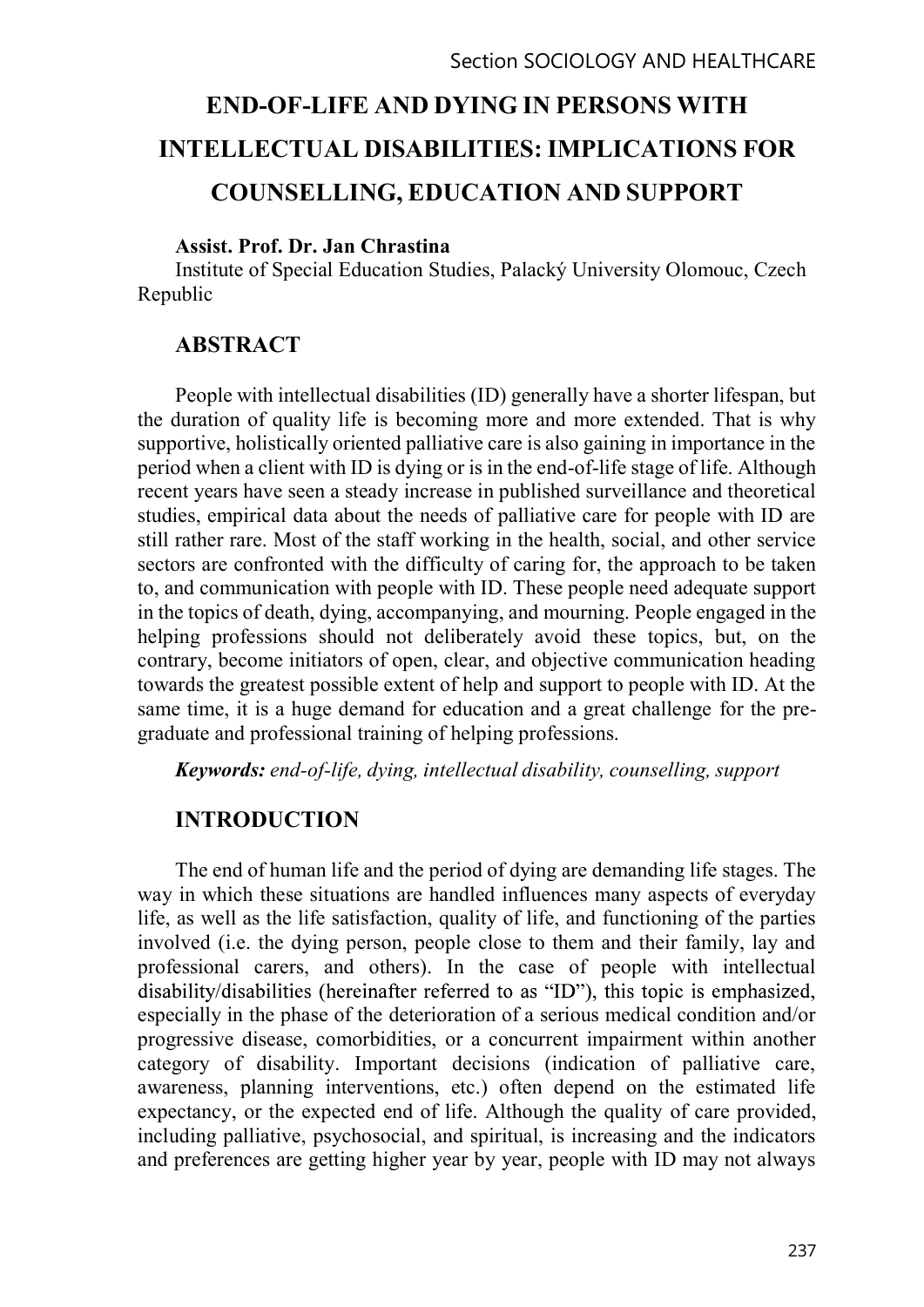get the care that reflects the individual needs and wishes of these people at the end of their lives.

Defining the end-of-life is not a simple and unambiguous matter. An appropriate definition is offered by the Leadership Alliance for Care of Dying People, which indicates that the end of life concerns those dying clients/patients who die in the course of the following 12 months, or in whom death is assumed in the near future, or those with conditions leading to sudden deterioration, or if their life is threatened with sudden and unexpected events (complications). According to the general medical approach, these conditions include premature babies, whose prospects for survival are poor, or patients with a persisting vegetative condition [1]. Furthermore, we can conclude that the end-of-life period is considered to be a period of time that precedes the physical death of a person, and in some clinical fields it is characterized as the period of the last six months of the life of a dying person [2].

By the end-of-life, we understand the period  $-$  hours, days, weeks, months  $$ in the life of a person in which it is, from the medical science perspective, obvious that death is immediate and cannot be prevented [3]. The non-uniformly defined terminology concerning the end of life represents a significant obstacle to research and grant activities, as mentioned by Hui et al. [3], who, in their systematic review, conceptualized and defined terms such as "actively dying", "end of life", "terminally ill", "terminal care", or "transitive care". The care for a person at the end of their life represents especially palliative (or directly hospice) care, which will make it possible to handle as best as possible the severe pain of patients and other problems accompanying the dying stage (including, most often, dyspnoea, congestion, nausea, vomiting, delirium, and others).

It includes comprehensive, interdisciplinary, and individualized medical, psychological, social, educational, and spiritual support not only to the dying person, but also to his/her family, friends, and both formal and informal caregivers, and also other professionals involved in providing holisticallyoriented care. Palliative care may be received even during treatment; it begins when a person needs it. The palliative care and end-of-life concept confirm life and death as normal and entirely natural processes and are not intended to accelerate or delay death. Appropriate interventions can help to apply the knowledge, experience, attitudes, and advice of a multidisciplinary team, usually with a common aim: to remove dysthanasia (complicated, prolonged dying and/or an undignified, delayed death), pay attention to the dignity and autonomy of a dying person, and apply teamwork focused on satisfying the needs of patients and their families with the aim of maintaining the quality of life of all the relevant persons in the difficult situation that the end-of-life period undoubtedly is.

The aim of the paper is to describe selected aspects (needs, specifics, approach) of the end-of-life period in adults with ID in the form of possible themes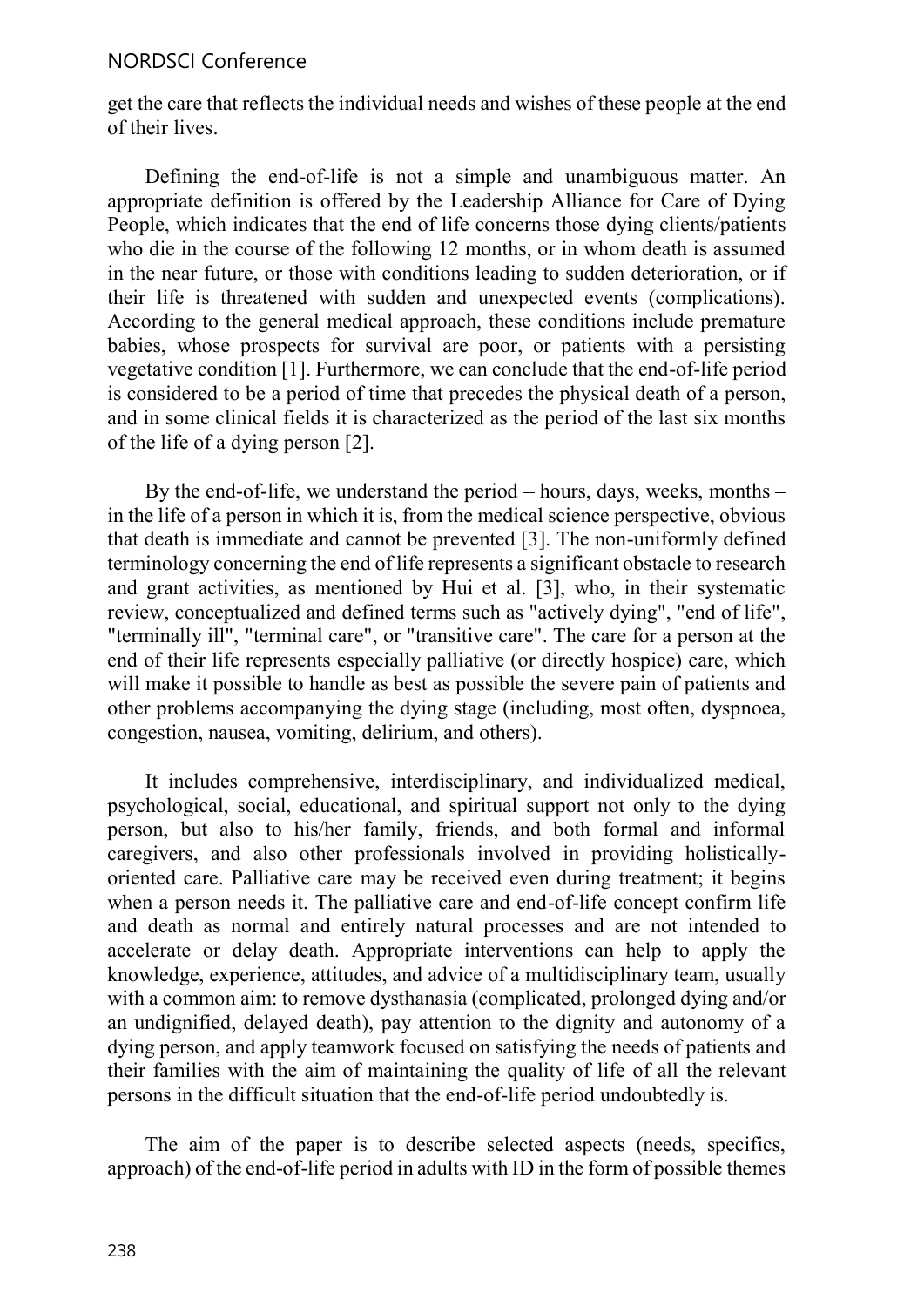for discussion and starting points for the preparation of possible recommendations for practice. Specific selected aspects are shown below in bold.

#### END-OF-LIFE PERIOD IN ADULTS WITH INTELLECTUAL DISABILITIES: POSSIBLE TOPICS FOR DISCUSSION AND RECOMMENDATED CONCEPTS FOR PRACTICE

At present, people with different categories of ID are living for longer than ever. Yet many of these people suffer from long-term and serious illnesses and therefore, most often because of the deterioration of their health condition or the occurrence of some complication (and/or the simultaneous occurrence of multiple disabilities), they may die earlier. This is one reason, though not the only one, why it is necessary to provide these persons with high-quality and tailor-made interventions that are individually designed and reflect the specific needs of dying persons with ID. These clients are not "strange" or "different" - they want to hear the truth, but they require more support, help, and counselling. Specific words, specific forms, specific images, specific examples  $-$  all these help people with ID understand a difficult situation in which they are usually **unable to orient** themselves and make decisions. It is always appropriate to involve a person with ID in the preparation of the process of parting, grieving, and performing rituals (funeral, memories, and mourning rituals).

People with ID (most often in the form of mental retardation or dementia) still represent "a kind of challenge" for many carers and professionals in helping professions. However, clients with pervasive developmental disorders (autism, autistic spectrum disorders, autistic symptomatology) may represent an even bigger challenge, but are not included in the topic covered by this paper because of their highly specific nature (although they may be included under the ID category, as these disorders do not constitute an autonomous category). The provision of personalized interventions is complicated by the way and quality of speech and communication, as well as the ability to understand information, requirements, wishes, etc. In the end-of-life period, very often there appear abstract concepts which these people can find hard to understand or to interpret the content of the communication independently, and make decisions that relate to their own discretion and desires (what care they would prefer, coping with the symptoms of their health condition, symptoms of dying, previously expressed wishes, etc.).

It is appropriate and desirable to ascertain the views and wishes of the dying persons with ID to be able to lay the basis for justified starting points for high-quality after-care, counselling, and also education and research activities. In this field, the number of empirical research studies is not as high as the number of theoretically conceived studies, which is caused by the difficulty of including these persons in a research set and the demandingness/feasibility of the research concerning the emphasis on ethical aspects and personal freedom to leave a study at any time. The data collection itself is also demanding as a result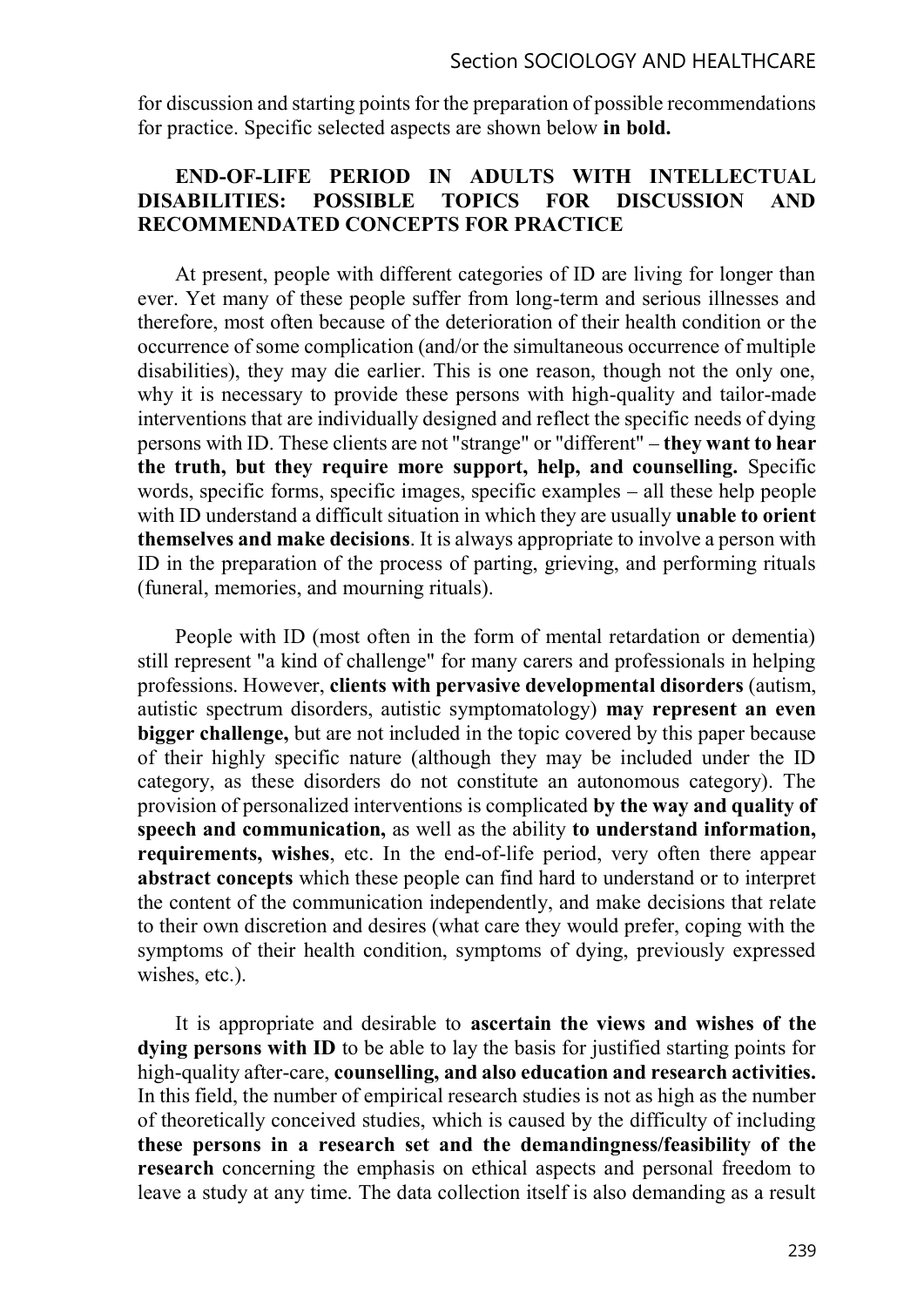of obstacles to communication and the ability to understand the questions in a questionnaire or an interview, or the requirements imposed on the skills and tactful behaviour of researchers. This may lead to a study possessing many limits and the distortion of the "factual reality experienced by people with ID". It is advisable to talk with family members, carers, and providers of health and/or social care about how and where the clients themselves can contribute to the development of care, improvement of interventions, compliance with specific needs and wishes, etc., e.g. also by engaging them in some studies. Naturally, this will be mainly possible with clients who have mild or at most moderate mental retardation (alphanumeric codes F70 and F71 according to ICD-10) or clients with non-advanced dementia without a significant cognitive deficit (alphanumeric codes F00 to F03).

To obtain information from clients, it is possible to use the form of stories  $^{\prime}$  (real and fictitious), samples from books, or various worksheets – these materials will make it possible to open the topic and bring the content closer to a more specific form with an emphasis on understanding the content and its significance for persons with ID. In this context we can find what are termed "social narratives", i.e. stories that confirm the reality of the situation and respond appropriately to the client's questions in the form of modified (simplified, key) text, photographs, or the use of (interactive) technologies supported by alternative and augmentative communication. Due to the fact that some clients with ID have insufficient verbal ability and may not understand non-verbal signals, "social narratives" facilitate the expression of clients' basic needs. Narratives can also be created by ID clients themselves. As they may have problems with the verbal expression of sadness, grief, or mourning stemming from the anticipated loss, these expressive techniques can help them in their selfexpression.

For some clients, it may be a problem to distinguish between "death" and "dving", which must be remembered, as well as the fact that it is not always appropriate and desirable that the interview is led by a person known to the client and close to them (it may result in influencing, the effect of social desirability, when the client tries to look better than he/she really is, etc.). It is advisable that as much information as possible is submitted and explained to clients with ID using an "easy-to-read" approach, and that a "person-centred approach" is also applied. In this way, it is possible to achieve respect for specific capabilities, abilities, and skills of clients, who can become activators of change and adopt a proactive approach in a wide range of interventions that are provided. The knowledge and data obtained in this way are also valuable sources of information for education (university, professional, counselling). It is not always necessary to implement face-to-face interviews; sometimes group work is appropriate so as to remove shame and engage the group's members continually in communication according to its dynamics. Naturally, safe contact (with clear rules) in a safe environment (in which orientation is easy) must be established.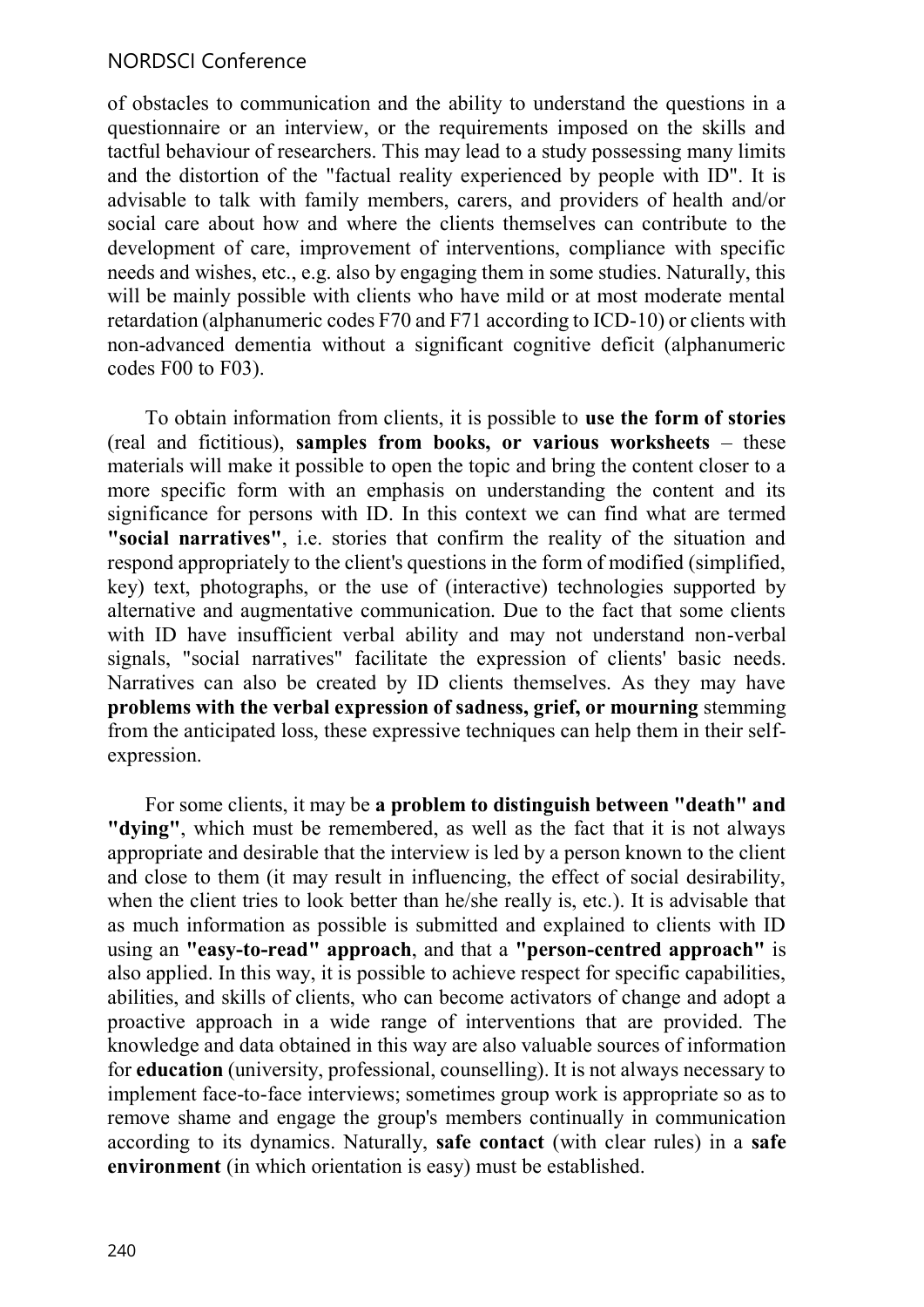Another problem can be seen in the fact that the persons with ID do not always seek adequate and timely assistance, care, or counselling. This may be a risk factor leading up to premature death. Many family members may perceive their adult relatives as "big kids", but death, dying, the afterlife, etc. are emotionally very demanding topics to talk about. Dying persons with ID should always know that there is always an opportunity to share their requests, wishes, needs, and (in-) comprehension, and that the right person will always be there to listen to them. This may be more difficult as a result of the communication disabilities of clients. Sometimes, even professionals providing care "only estimate" what a client actually knows about his/her health condition or lifelimiting illness, how much he/she understands it, and how much the client is able to communicate about such demanding aspects of human life. Lots of clients with ID are dependent on (sometimes non-stop) care, which can lead to communication disputes related to the question "and why should I die if you take good care of me?" This issue is all the more challenging when care is provided in the client's natural home environment. In their study, Kirkendall et al. [4] describe the findings of research that persons with ID are often considered persons with insufficient capacity for being informed about the terminal stage of the illness (diagnosis).

The limited capacity of persons with ID for independent, free decision making about the appropriate way of care or the choice of palliative care (by his/her own decision) can cause the undignified dying and death of persons with ID. This situation can also complicate the grief and mourning of those who survive them [5]; we are talking about what has been termed complicated grief and complicated mourning. Following the above, it is always necessary not to attribute various changes in behaviour, communication, needs etc., automatically to the occurrence of ID. We can often meet the still prevalent view that the clients in this target group "do not understand it anyway" and therefore this target group becomes high-risk in the context of inadequately and poorly provided "wannabe holistic" care. In many published studies we can find statements that a lack of education and training, awareness, and understanding of the needs of people with ID on the part of the staff can lead to uniform or even template-like provision of interventions, support, and care without understanding the specific nature of the situation of dying persons with ID. In this regard, we find it highly desirable also to educate medical, social, and other staff in special education interventions, basics of psychiatry, diagnostics, methods and counselling, facilitation, and supportive activities.

Clients with ID often use residential (social) care services. In the Czech Republic, the homes for people with disabilities or special-regime homes often become the "natural home" of these clients. However, this may also be due to the lack of effective cooperation and coordination between the different components of services and care. Thus, a client with ID can become a "migrating patient" who is sent from one facility to another. Likewise, many people engaged in residential (social) services may have a lack of experience, education, and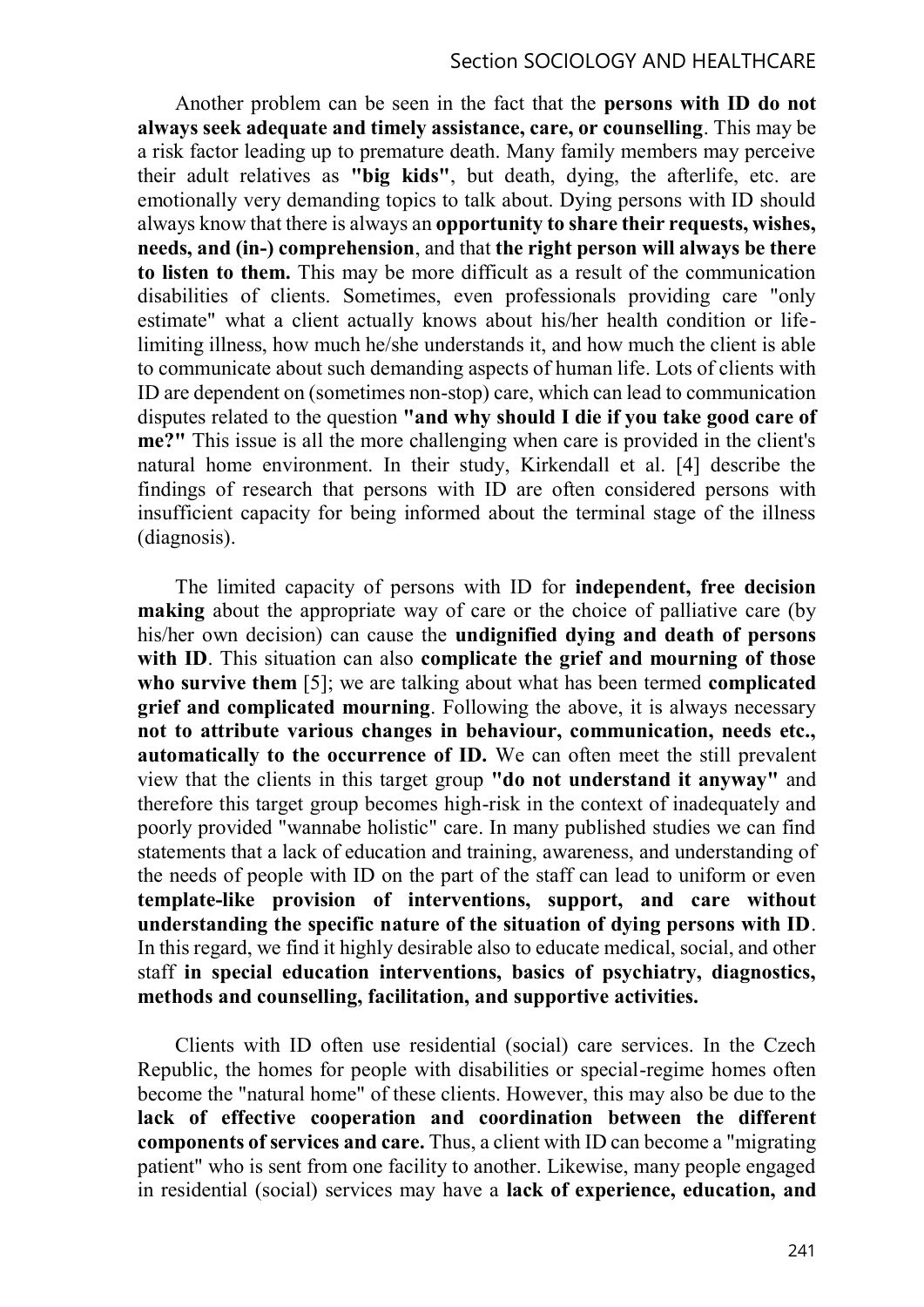resources to understand and meet the needs of people with ID across the age categories. This can represent a huge barrier to providing palliative care to these people in an adequate, holistic, and individualized environment.

Experts and carers have a range of educational materials, recommendations, and guidelines related to end-of-life care. However, it is a question of how far the contents of these information sources can also be "applied and used" in persons with ID. This can include, for example, spiritual needs, an explanation of the afterlife, the management of tumorous and non-tumorous pain, mental state and well-being, and other highly specific aspects associated with the end-of-life stage. The problems faced by dying clients with ID are truly fundamental; they may include physical pain, depression, various intense emotions, loss of dignity, hopelessness, and other symptoms/problems that should be "solved" appropriately at the end of their life. Understanding the experience of dying persons with ID should help experts improve the care for these terminally ill clients.

The quality and availability of care for the persons with ID who are dying deserves a holistic approach that includes the physical, personal, family, and spiritual sphere of a client and his/her immediate environment. The family of a dying person should always consider this concept as part of care. It is also important to acknowledge that death is an integral part of the life story. The main objective of the end-of-life concept is to establish a mutual understanding regarding the values, needs, and preferences of a person in care, which will shape his/her care plan on the basis of exactly these priorities. A person who is dying has a lower decision-making capacity [6]. Patients who participate in the planning of their own care are more likely to enforce their own interests. It means that the quality of life and satisfaction with the form of care will be on a higher level, which is related to a lower level of depression and anxiety in (bereaved) family members, as well as significantly lower costs of health care and other care provided [7]. The key question in the above concept is the perception of dignity mediated by the possibility of being autonomous and controlling the state of affairs. Previous research confirms that the perception of one's own dignity and autonomy contributes to understanding the needs and concerns of patients who are in the terminal stage of an incurable illness [8]. The loss of autonomy and control is interpreted as the loss of self and the loss of the feeling of dignity and its fulfilment. It seems that staff members tend to avoid talking openly about death and the communication after death (e.g. about funeral or farewell rituals) is actually easier for the staff than that before death [9]. The study identifies three factors that had a particularly strong impact on personal practice in communicating bad news related to death: (1) fear and anxiety about death; (2) life and work experience; (3) the organizational policy of the facility. Therefore, in practice we can encounter tendencies towards avoidance on the part of the staff. The strategies used by the staff to protect themselves and the people they support may be well meant, but they are not useful or desirable and should be addressed with a view to their cessation. It is essential to train all employees in end-of-life issues, dying theory, and communication skills [10], as well as actively to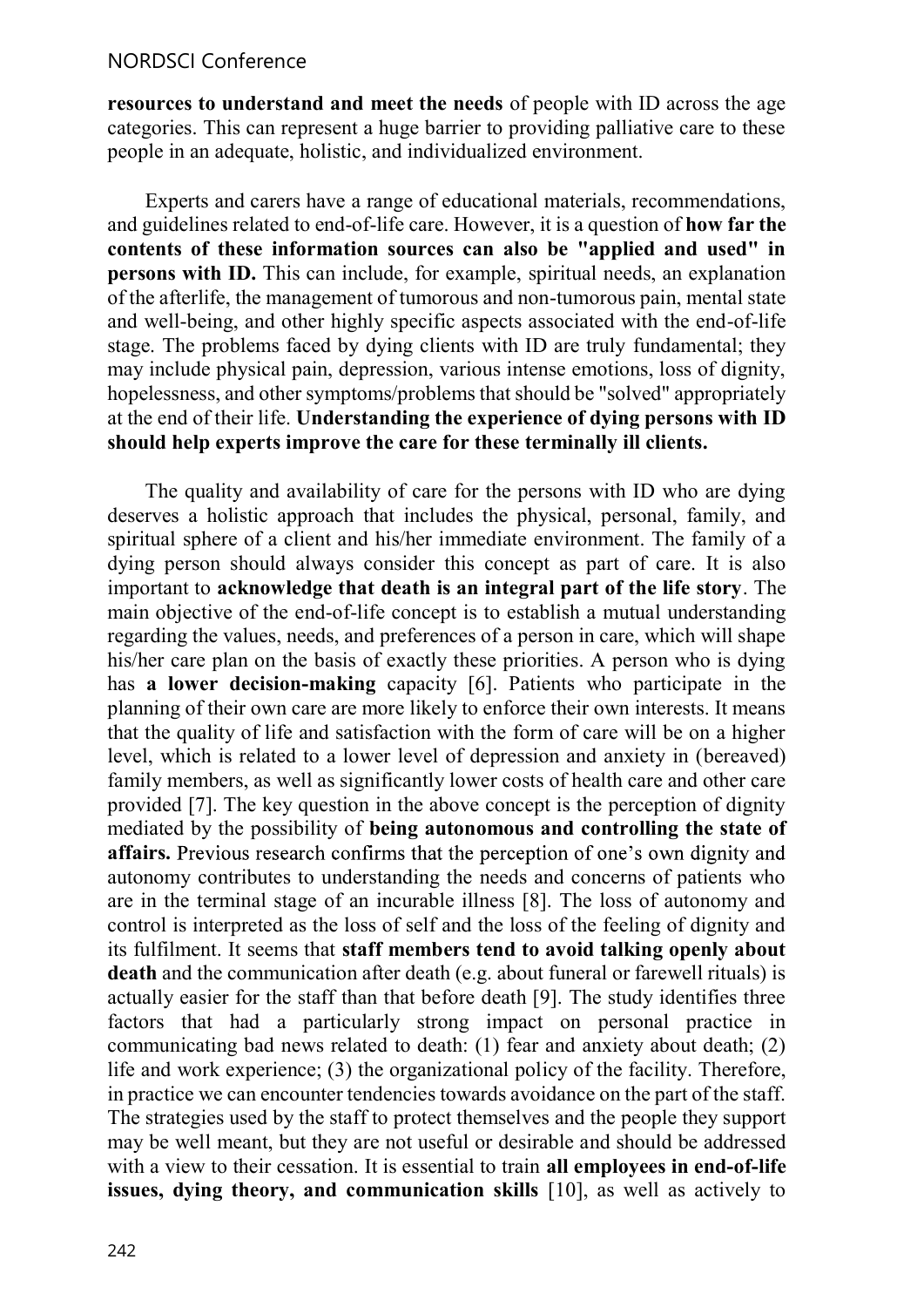identify and evaluate the views and opinions of people with ID when considering what is (and what is not) good care in the end-of-life period; this is an essential issue [11].

The problems of clients with ID in a difficult life situation can manifest themselves in clients' symptoms that should be monitored and evaluated correctly by the staff. These symptoms may include a change in usual activities being carried out, locking themselves away, fear of separation from others, anger, guilt, risky behaviour accompanied by anxiety, aggression, self-harming, etc. These symptoms can be associated with ID generally, not only in relation to loss, grief, or dying. In cooperation with a dying client with ID, it is appropriate to establish "a grief support plan". A person with ID mostly experiences grief emotionally just like people from what are termed intact populations (however, the external manifestations may be different). Clients may experience a lack of expressed interest and provision of support or do not understand these activities properly and in a timely manner. In such cases, it seems appropriate to apply the principles of supportive counselling, as well as participation in various rituals, the use of visual material, etc. (any deficits in social interactions usually make the communication process more difficult). Persons with ID should be able to understand the differences between "permanent loss" and "temporary/transitional loss"  $-$  clients usually fail to understand euphemistic phrases (often very abstract) such as "he/she left", "is in a better place", "has become an angel", "afterlife", etc. Therefore it is appropriate to use words with a perfective aspect – died, is buried, death, etc. Sometimes, even the term "loss" is perceived as indeterminate and with unclear content and can be associated with specific issues ("has lost something", "someone stole something", "something was found", etc.). In such situations we can meet with reactions on the part of ID clients which may be perceived as inappropriate  $-$  for example, unpredictable reactions of the client in the form of laughter, smiling, disrespect for topics, insensitivity, and others.

# **CONCLUSION**

The end-of-life stage in people with ID does not have a different form or specific features from that of people from what has been termed the intact population (without intellectual or other disabilities, or in a state of full health). The needs of dying persons with ID are the same as those of other dying people; they differ only in the ways in which they are fulfiled as a result of possible barriers, a lack of communication, the ability to express needs, and other specific features given by the ID itself. Understanding the needs of dying clients with ID and the possibilities of meeting them fully are the basic starting points for applying good practice in the end-of-life stage. Providing holistic palliative care should respect "a person-centered approach". The problem is the availability of palliative care to people with ID, as well as a lack of experience and education and limits in the communication process on the part of carers and/or accompanying persons.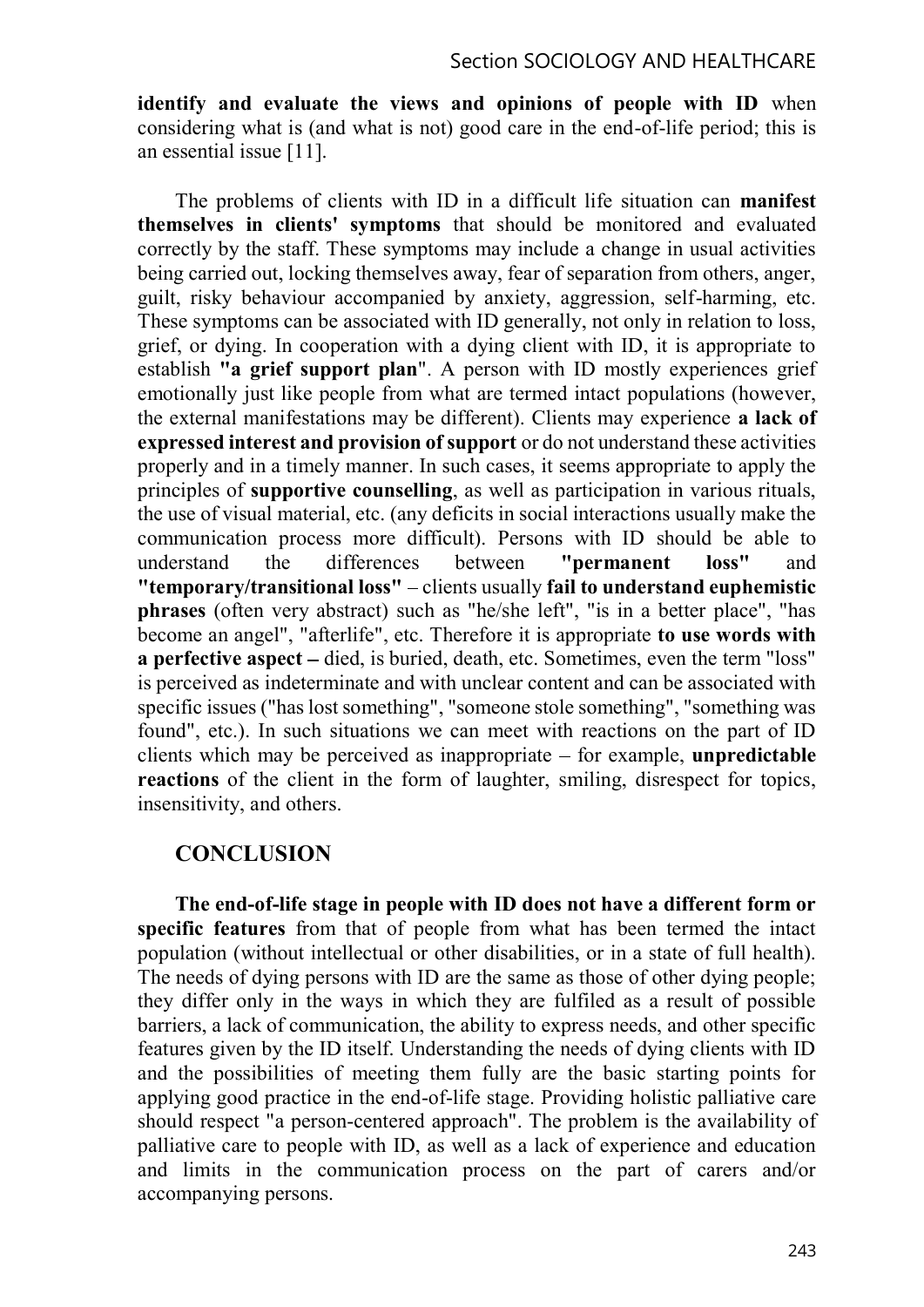Palliative care for persons with ID in the end-of-life stage should be discussed in a natural environment and by natural communication through language, with reciprocal verification of the content of the information that is communicated. Clients should be encouraged to "talk about their wishes and needs at the time of dying" so that they can become active participants in providing professional care of a high standard, yet sensitively and humanely and with understanding for the experience and behaviour of persons with ID.

Persons with ID experience many obstacles in gaining access to quality health and social care and to counseling because of severe and terminal diseases, including late diagnosis, when the symptoms are misinterpreted because of the presence of ID and symptomatology [12]. With regard to the philosophy of social inclusion, it can be argued that understanding and fulfiling the needs for health and social care in older and terminally ill elderly people with ID require further professional assistance and study of this phenomenon [13].

Therefore anybody who is involved in the dying and death of persons with ID should always have the opportunity, time, and space to talk about death and dying without prejudice, shyness, or fear. Comprehensive care for this target group of dying clients must be available, accessible to all, fair, and focused on the quality of life (with maximum elimination of dysthanasia) to provide dying clients with ID with the same opportunities as those from what is termed the intact population.

The value of life during dying is as important as health itself. In addition, the awareness of the expected death of a loved one allows people to predict the time of death, thus allowing them to experience the anticipated period of grief and mourning. In the socio-cultural context of the Czech Republic, the topic of dying and death in persons with ID is discussed rather in the form of its theoretical bases  $-$  rigorous research activities are still lacking [14].

### ETHICAL ASPECTS AND CONFLICT OF INTEREST

The author declares that the present study has no conflict of interest. The author also declares that the text includes appropriate citations of all bibliographical sources.

### ACKNOWLEDGEMENTS

This study was funded by the following grant: End of life and dying in persons with disabilities: a meta-synthesis (GF\_PdF\_2019\_0007).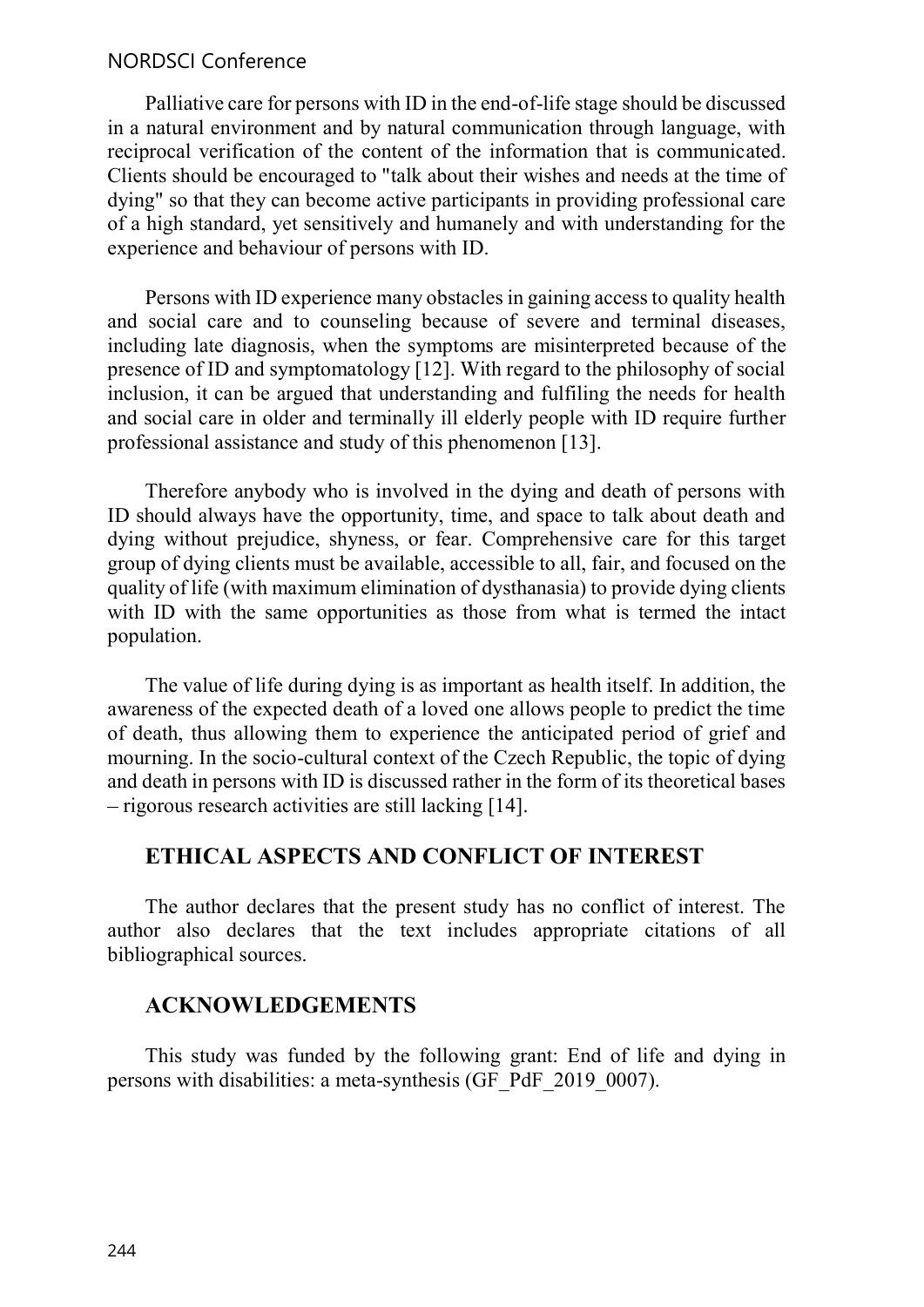#### **REFERENCES**

[1] The Choice in End of Life Care Program Board. What's important to me. A Review of Choice in End of Life Care. Retrieved from: https://www.gov.uk/government/uploads/

system/uploads/attachment\_data/file/407244/CHOICE\_REVIEW\_FINAL\_for web.pdf.

[2] Lamont E. B., A Demographic and Prognostic Approach to Defining the End of Life, Journal of Palliative Medicine, vol. 8/issue 1, pp. 12–21, 2005.

[3] Hui D., Nooruddin Z., Didwaniya N., Dev R., De La Cruz M., Kim S. H., Kwon J. H., Hutchins R., Liem C., Bruera E., Concepts and definitions for "actively dying", "end of life", "terminally ill", "terminal care", and "transition of care": a systematic review, Journal of Pain Symptom Management, vol. 47/issue 1, pp. 77–89, 2014.

[4] Kirkendall A., Linton K., Farris S., Intellectual disabilities and decision making at end of life: a literature review, Journal of Applied Research in Intellectual Disabilities, 2016. On-line first retrieved from https://doi.org/10.1111/jar.12270.

[5] Tuffrey-Wijne I., The palliative care needs of people with intellectual disabilities:

a literature review, Palliative Medicine, vol. 17/issue 1, pp. 55–62, 2003.

[6] Silveira M. J., Kim S., Langa K. M., Advance directives and outcomes of surrogate decision-making before death, The New England Journal of Medicine, vol. 362/issue 13, pp. 1211–1218, 2010.

[7] Detering K. M., Hancock A. D., Reade M. C., Silvester W., The impact of advance care planning on end of life care in elderly patients: randomized controlled trial, British Medical Journal, vol. 340, c1345, 2010.

[8] Walsh K., Kowanko I., Nurses' and patients' perceptions of dignity, International Journal of Nursing Practice, vol. 8/issue 3, pp. 143–151, 2002.

[9] Tuffrey-Wijne I., Rose T., Investigating the factors that affect the communication

of death-related bad news to people with intellectual disabilities by staff in residential and supported living services: An interview study, Journal of Intellectual Disability Research, vol. 61/issue 8, pp. 727–736, 2017.

[10] Watters L., McKenzie K., Wright R., The impact of staff training on the knowledge of support staff in relation to bereavement and people with an intellectual disability, British Journal of Learning Disabilities, vol. 40/issue 3, pp. 194 200, 2012.

[11] Cithambaram K., Duffy M., Courtney E., End-of-life care research on people with intellectual disabilities: Challenges for proactive inclusion in an Irish context, British Journal of Learning Disabilities, vol. 47, pp. 70–76, 2019.